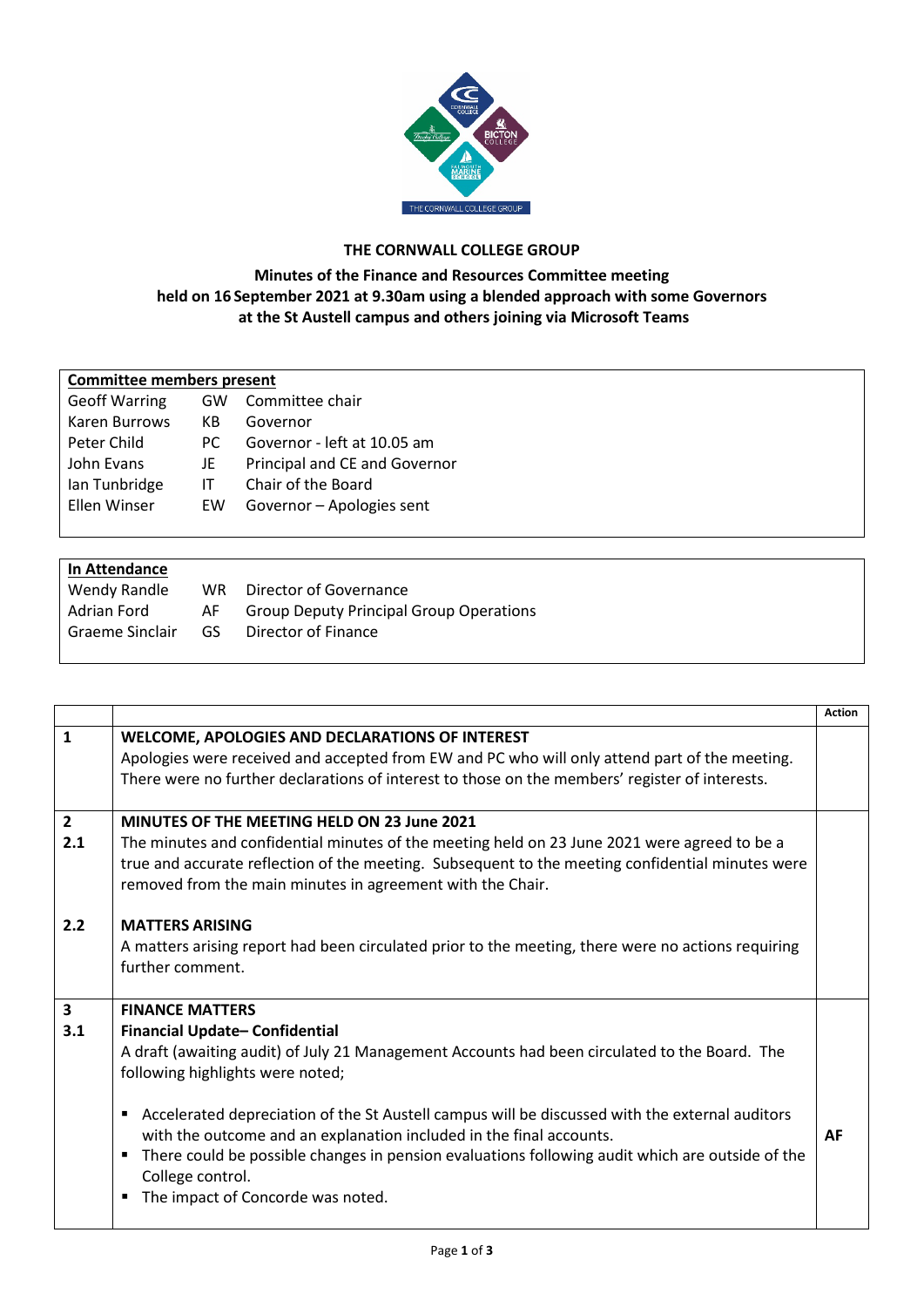|       | " Student enrolments are down against the curriculum plan, with a meeting planned to discuss                                                                                                    |           |
|-------|-------------------------------------------------------------------------------------------------------------------------------------------------------------------------------------------------|-----------|
|       | corrective action.<br>The Debtors balance has continued to reduce.<br>$\blacksquare$                                                                                                            |           |
|       | The end of year figures were consistent with forecast with the Cash position maintained.                                                                                                        |           |
|       | A governor requested an update on the disposal of Saltash Campus. It was explained that the                                                                                                     |           |
|       | Saltash campus has been included as a disposal and there is a debtor for the outstanding funds;                                                                                                 |           |
|       | clarity will be sought from the external auditors on the reporting of this.                                                                                                                     |           |
|       | In response to a Committee member question it was understood that DBS had moved to new                                                                                                          |           |
|       | owners, with final elements of the transfer to be completed within the next month. TUPE                                                                                                         | <b>AF</b> |
|       | arrangements will be shared with a Committee member.                                                                                                                                            |           |
| 3.2   | <b>FINANCIAL APPROVALS</b>                                                                                                                                                                      |           |
| 3.2.1 | Approval of orders over £25k+VAT and recommendation of over £100K to board                                                                                                                      |           |
|       | Detail of the orders requiring Finance and Resources Committee approval due to being over £25k +<br>VAT had been circulated prior to the meeting and were approved by the Committee.            |           |
|       |                                                                                                                                                                                                 |           |
|       | Having reviewed the report circulated prior to the meeting, the Committee agreed to recommend                                                                                                   |           |
|       | the three orders over £100k for Board approval; Phoenix Software, Western Flat Roofing and<br>Western Flat Roofing. In response to a Committee member question it was understood that the       |           |
|       | Carlyon building roof at Camborne had cost £600k and that there was no clawback.                                                                                                                |           |
|       |                                                                                                                                                                                                 |           |
| 3.2.2 | <b>Asset Disposal</b><br>Details of the disposal of a Massy Ferguson 5445 Tractor for £15,959 + VAT had been circulated,                                                                        |           |
|       | the Committee approved the disposal.                                                                                                                                                            |           |
| 3.2.3 | <b>Debtors write offs</b>                                                                                                                                                                       |           |
|       | There were no College or Concorde Debtor write offs since the last meeting.                                                                                                                     |           |
| 3.2.4 | <b>Overseas expenses</b>                                                                                                                                                                        |           |
|       | None to report.                                                                                                                                                                                 |           |
| 4     | <b>PROPERTY UPDATE</b>                                                                                                                                                                          |           |
| 4.1   | <b>Camborne Car park written resolution</b>                                                                                                                                                     |           |
|       | It was reported that a majority vote from Governors via written resolution had been achieved,<br>providing authority for the College to proceed with the sale of the Camborne Car park. It was  |           |
|       | noted that a Governor had forwarded some questions regarding the purchaser, the land value and                                                                                                  |           |
|       | development plans. The College remain satisfied with the land value and £700k offer, have sought                                                                                                |           |
|       | proof of funds from the developer and are considering additions to the sale agreement, where                                                                                                    |           |
|       | feasible, in relation to proposed developments on the land.                                                                                                                                     |           |
|       | A brief update was provided on a confidential item.                                                                                                                                             |           |
| 4.2   | <b>St Austell</b>                                                                                                                                                                               |           |
|       | It was reported that the St Austell new build project is progressing as planned. A design update                                                                                                |           |
|       | will be provided to the proposed new Committee referred to under agenda item 4.3. A Committee<br>member requested that the Board are kept informed of the sustainability brief for the build.   | AF        |
|       |                                                                                                                                                                                                 |           |
| 4.3   | <b>Capital Projects Committee/Working Party</b>                                                                                                                                                 |           |
|       | A proposal for a new Committee to provide governance oversight to the Board of large capital                                                                                                    |           |
|       | projects will be circulated to Board for their consideration and decision. The Committee<br>supported the proposal.                                                                             |           |
|       |                                                                                                                                                                                                 |           |
|       |                                                                                                                                                                                                 |           |
|       | A Committee member noted a £2.6m project with Truro and Penwith College regarding electric<br>vehicle maintenance. A brief discussion took place on this and it was noted that the projects and |           |